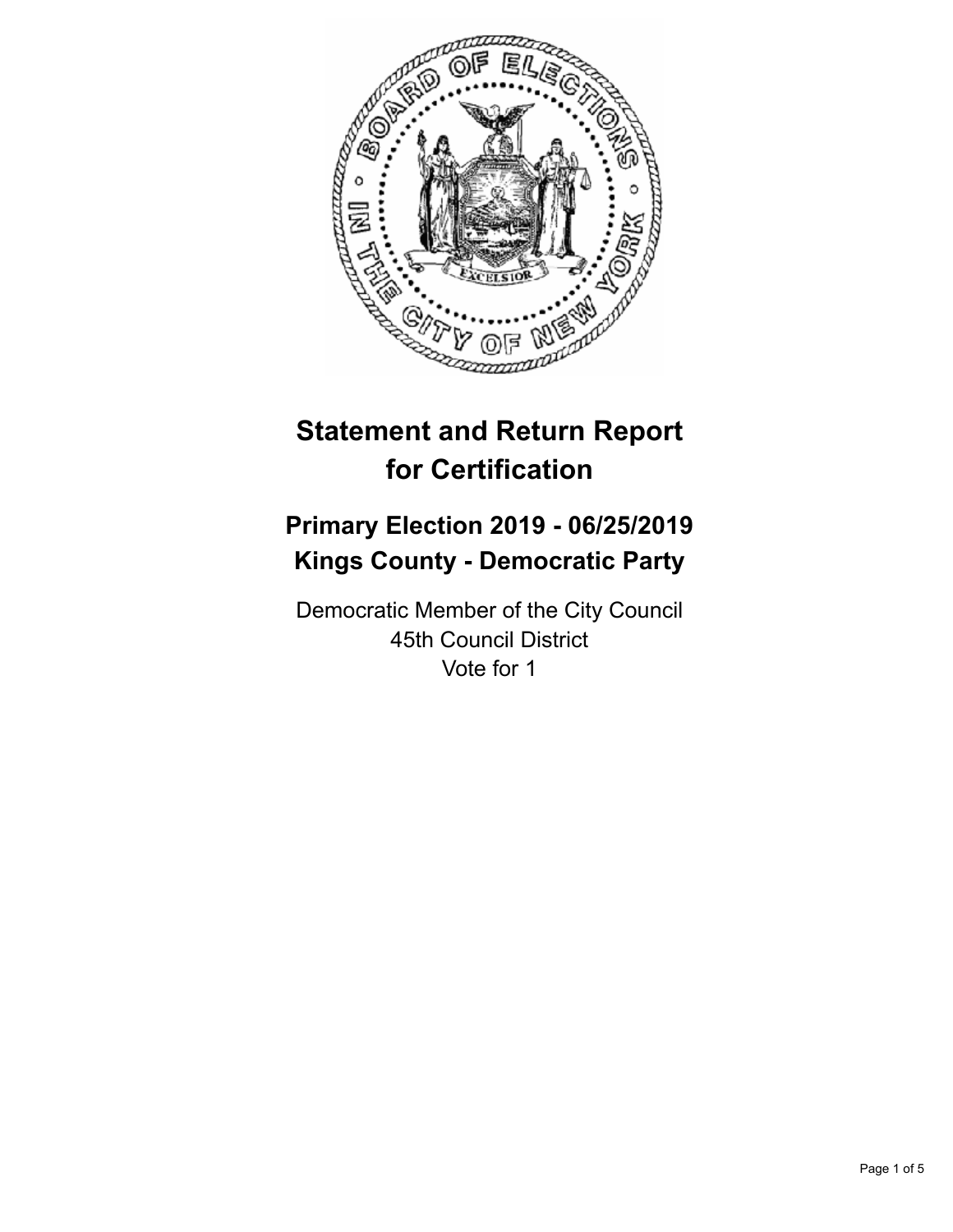

### **Assembly District 41**

| <b>PUBLIC COUNTER</b>                                    | 1,950        |
|----------------------------------------------------------|--------------|
| <b>MANUALLY COUNTED EMERGENCY</b>                        | $\mathbf{0}$ |
| ABSENTEE / MILITARY                                      | 60           |
| <b>AFFIDAVIT</b>                                         | 7            |
| <b>Total Ballots</b>                                     | 2,017        |
| Less - Inapplicable Federal/Special Presidential Ballots | 0            |
| <b>Total Applicable Ballots</b>                          | 2,017        |
| L. RICKIE TULLOCH                                        | 37           |
| <b>XAMAYLA ROSE</b>                                      | 37           |
| MONIQUE CHANDLER-WATERMAN                                | 667          |
| JOVIA A. RADIX                                           | 44           |
| <b>ANTHONY ALEXIS</b>                                    | 12           |
| <b>VICTOR JORDAN</b>                                     | 8            |
| ADINA SASH                                               | 22           |
| <b>FARAH N. LOUIS</b>                                    | 1,173        |
| ALAN FINTZ (WRITE-IN)                                    | 1            |
| <b>Total Votes</b>                                       | 2,001        |
| Unrecorded                                               | 16           |

#### **Assembly District 42**

| PUBLIC COUNTER                                           | 3,550 |
|----------------------------------------------------------|-------|
| MANUALLY COUNTED EMERGENCY                               | 0     |
| ABSENTEE / MILITARY                                      | 82    |
| <b>AFFIDAVIT</b>                                         | 9     |
| <b>Total Ballots</b>                                     | 3,641 |
| Less - Inapplicable Federal/Special Presidential Ballots | 0     |
| <b>Total Applicable Ballots</b>                          | 3,641 |
| L. RICKIE TULLOCH                                        | 90    |
| <b>XAMAYLA ROSE</b>                                      | 56    |
| MONIQUE CHANDLER-WATERMAN                                | 1,268 |
| JOVIA A. RADIX                                           | 31    |
| <b>ANTHONY ALEXIS</b>                                    | 19    |
| <b>VICTOR JORDAN</b>                                     | 23    |
| ADINA SASH                                               | 47    |
| <b>FARAH N. LOUIS</b>                                    | 2,061 |
| UNATTRIBUTABLE WRITE-IN (WRITE-IN)                       | 3     |
| <b>Total Votes</b>                                       | 3,598 |
| Unrecorded                                               | 43    |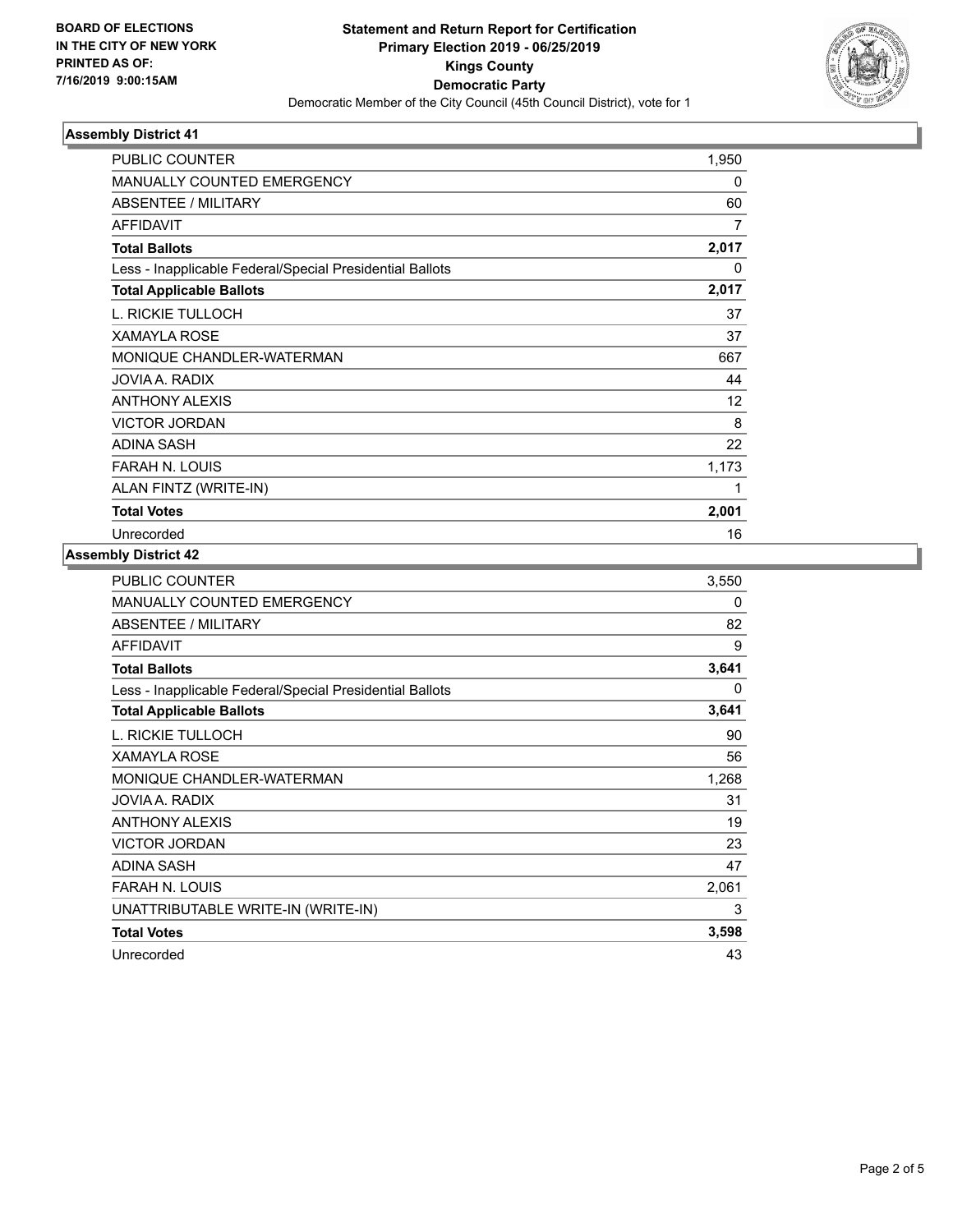

### **Assembly District 44**

| PUBLIC COUNTER                                           | 318            |
|----------------------------------------------------------|----------------|
| <b>MANUALLY COUNTED EMERGENCY</b>                        | 0              |
| ABSENTEE / MILITARY                                      | 11             |
| <b>AFFIDAVIT</b>                                         | $\Omega$       |
| <b>Total Ballots</b>                                     | 329            |
| Less - Inapplicable Federal/Special Presidential Ballots | 0              |
| <b>Total Applicable Ballots</b>                          | 329            |
| L. RICKIE TULLOCH                                        | 1              |
| <b>XAMAYLA ROSE</b>                                      | $\overline{7}$ |
| MONIQUE CHANDLER-WATERMAN                                | 93             |
| JOVIA A. RADIX                                           | 1              |
| <b>ANTHONY ALEXIS</b>                                    | 1              |
| <b>VICTOR JORDAN</b>                                     | $\overline{2}$ |
| <b>ADINA SASH</b>                                        | 10             |
| <b>FARAH N. LOUIS</b>                                    | 202            |
| <b>Total Votes</b>                                       | 317            |
| Unrecorded                                               | 12             |

#### **Assembly District 48**

| <b>PUBLIC COUNTER</b>                                    | 202 |
|----------------------------------------------------------|-----|
| <b>MANUALLY COUNTED EMERGENCY</b>                        | 0   |
| ABSENTEE / MILITARY                                      | 5   |
| <b>AFFIDAVIT</b>                                         | 1   |
| <b>Total Ballots</b>                                     | 208 |
| Less - Inapplicable Federal/Special Presidential Ballots | 0   |
| <b>Total Applicable Ballots</b>                          | 208 |
| L. RICKIE TULLOCH                                        | 1   |
| <b>XAMAYLA ROSE</b>                                      | 3   |
| MONIQUE CHANDLER-WATERMAN                                | 21  |
| JOVIA A. RADIX                                           | 0   |
| <b>ANTHONY ALEXIS</b>                                    | 0   |
| <b>VICTOR JORDAN</b>                                     | 8   |
| <b>ADINA SASH</b>                                        | 7   |
| <b>FARAH N. LOUIS</b>                                    | 164 |
| UNATTRIBUTABLE WRITE-IN (WRITE-IN)                       | 1   |
| <b>Total Votes</b>                                       | 205 |
| Unrecorded                                               | 3   |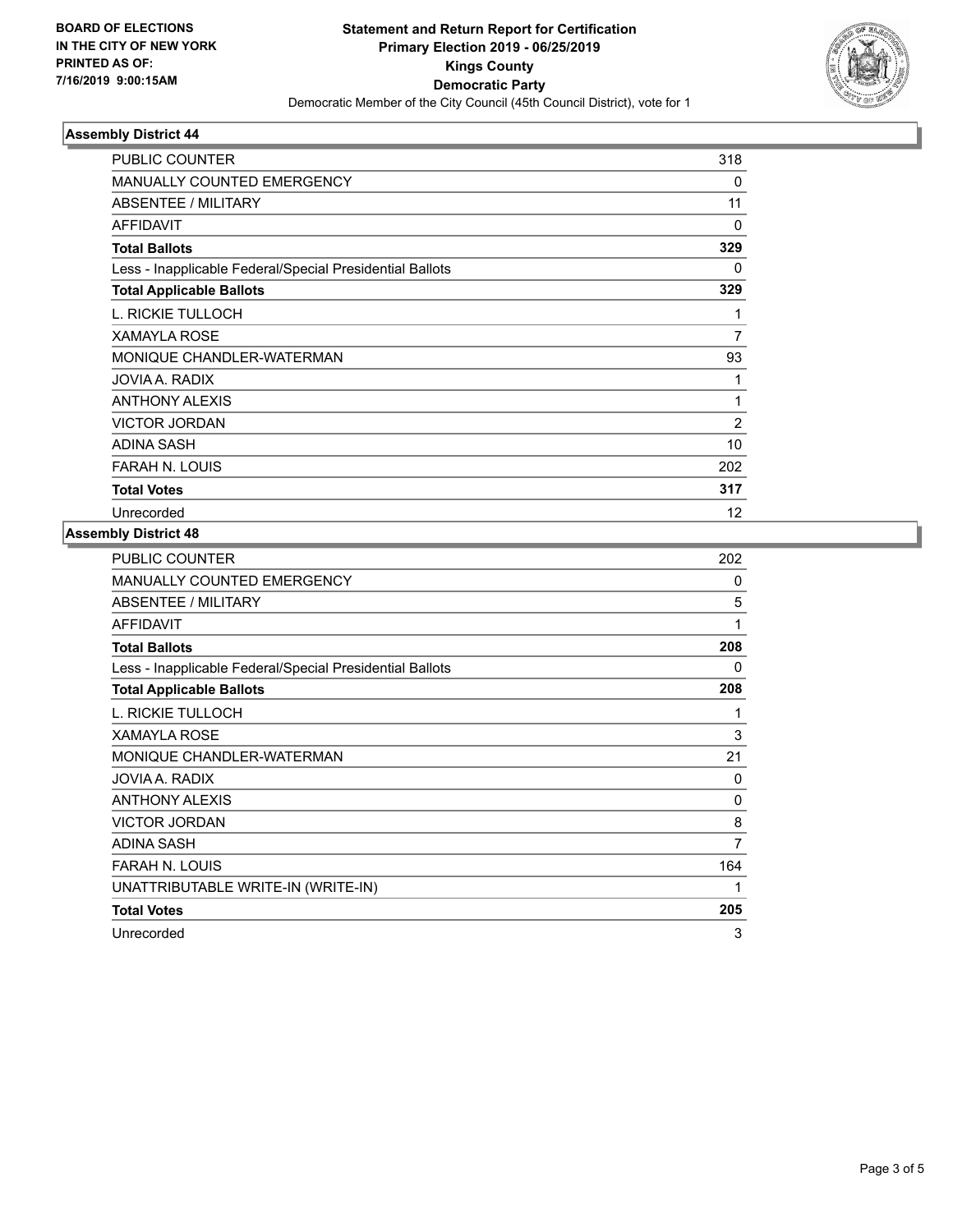

### **Assembly District 58**

| <b>PUBLIC COUNTER</b>                                    | 3,055 |
|----------------------------------------------------------|-------|
| <b>MANUALLY COUNTED EMERGENCY</b>                        | 0     |
| <b>ABSENTEE / MILITARY</b>                               | 54    |
| <b>AFFIDAVIT</b>                                         | 10    |
| <b>Total Ballots</b>                                     | 3,119 |
| Less - Inapplicable Federal/Special Presidential Ballots | 0     |
| <b>Total Applicable Ballots</b>                          | 3,119 |
| L. RICKIE TULLOCH                                        | 44    |
| <b>XAMAYLA ROSE</b>                                      | 56    |
| MONIQUE CHANDLER-WATERMAN                                | 1,877 |
| JOVIA A. RADIX                                           | 56    |
| <b>ANTHONY ALEXIS</b>                                    | 12    |
| <b>VICTOR JORDAN</b>                                     | 10    |
| <b>ADINA SASH</b>                                        | 6     |
| <b>FARAH N. LOUIS</b>                                    | 1,013 |
| KEVIN PARKER (WRITE-IN)                                  | 1     |
| SHARLAND I. DANIELS (WRITE-IN)                           | 1     |
| UNATTRIBUTABLE WRITE-IN (WRITE-IN)                       | 3     |
| <b>Total Votes</b>                                       | 3,079 |
| Unrecorded                                               | 40    |

### **Assembly District 59**

| PUBLIC COUNTER                                           | 198            |
|----------------------------------------------------------|----------------|
| MANUALLY COUNTED EMERGENCY                               | 0              |
| ABSENTEE / MILITARY                                      | 5              |
| <b>AFFIDAVIT</b>                                         | $\overline{2}$ |
| <b>Total Ballots</b>                                     | 205            |
| Less - Inapplicable Federal/Special Presidential Ballots | 0              |
| <b>Total Applicable Ballots</b>                          | 205            |
| L. RICKIE TULLOCH                                        | 2              |
| <b>XAMAYLA ROSE</b>                                      | 4              |
| MONIQUE CHANDLER-WATERMAN                                | 113            |
| JOVIA A. RADIX                                           | 0              |
| <b>ANTHONY ALEXIS</b>                                    | $\overline{c}$ |
| <b>VICTOR JORDAN</b>                                     | $\overline{2}$ |
| ADINA SASH                                               | 3              |
| <b>FARAH N. LOUIS</b>                                    | 77             |
| <b>Total Votes</b>                                       | 203            |
| Unrecorded                                               | 2              |